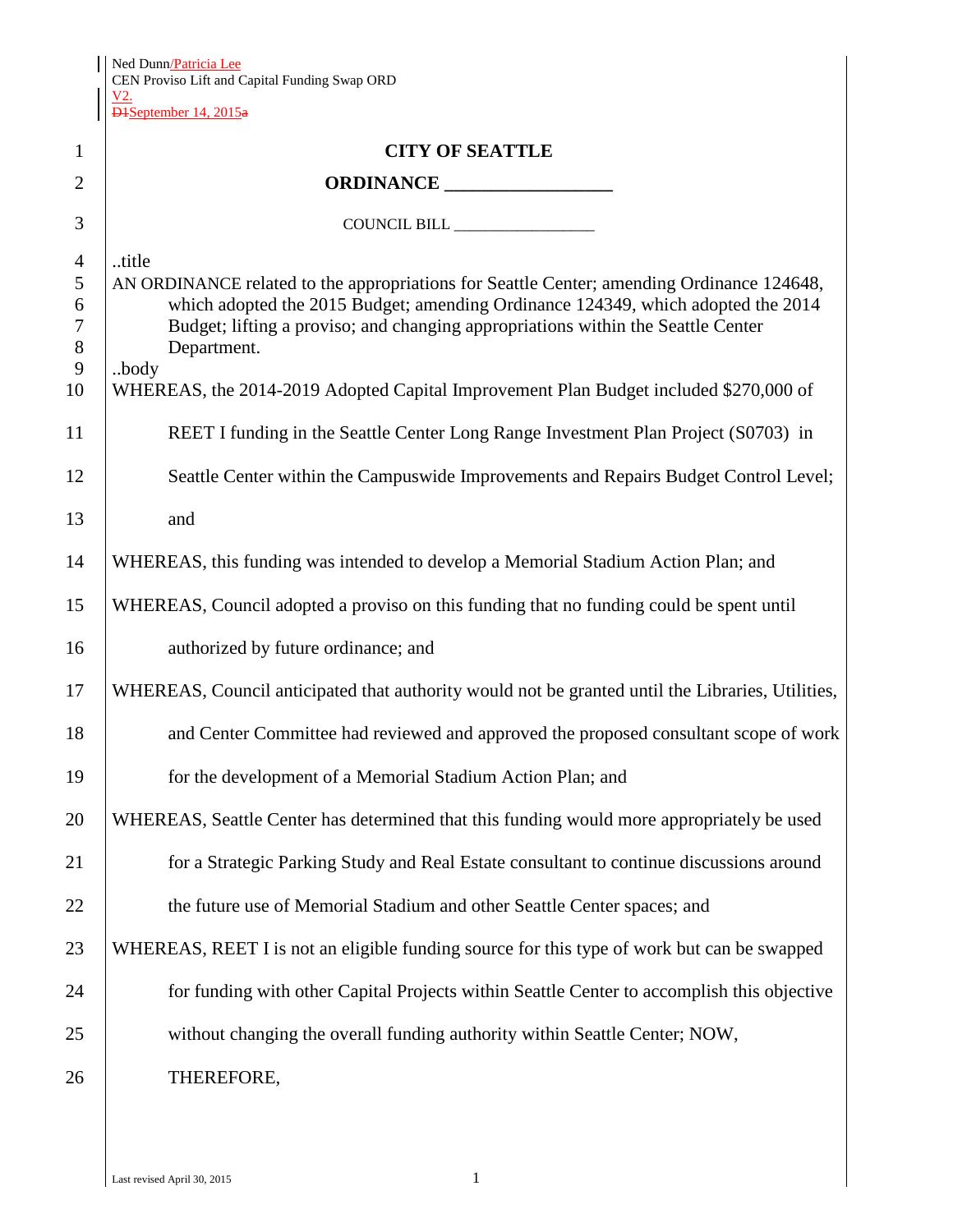## 1 **BE IT ORDAINED BY THE CITY OF SEATTLE AS FOLLOWS**:

2 Section 1. The restrictions imposed by the following budget proviso, which limit

 $3$  | spending on the following items, are removed. because the conditions set forth in the proviso

4 | have been satisfied and they are no longer restrictions for any purpose, including those set forth

## 5  $\left| \right|$  in Subsection 4 of Ordinance 124349.

| <b>Item</b> | <b>Department</b> | 2014               | <b>Proviso</b>                                                                                                                                                                                                                                                                                                                                                | <b>Budget Control</b>                                        |
|-------------|-------------------|--------------------|---------------------------------------------------------------------------------------------------------------------------------------------------------------------------------------------------------------------------------------------------------------------------------------------------------------------------------------------------------------|--------------------------------------------------------------|
|             |                   | <b>Green Sheet</b> |                                                                                                                                                                                                                                                                                                                                                               | Level                                                        |
| 1.1         | Seattle<br>Center | $#55 - 1 - A - 1$  | None of the money<br>appropriated in the 2014<br>budget for Seattle Center's<br>Campuswide Improvements<br>and Repairs BCL may be<br>spent for the development of<br>a Memorial Stadium Action<br>Plan, which is funded under<br>the Seattle Center Long<br>Range Investment Plan<br>project in the 2014-2019<br>Capital Improvement                          | Campuswide<br>Improvements and<br>Repairs (00163-<br>S03P01) |
|             |                   |                    | Program, Project ID S0703,<br>until authorized by future<br>ordinance. Council<br>anticipates that such<br>authority will not be granted<br>until the Council's Libraries,<br>Utilities, and Center<br>Committee has reviewed and<br>approved the proposed<br>consultant scope of work for<br>the development of a<br><b>Memorial Stadium Action</b><br>Plan. |                                                              |

6

7 | Section 2. Funds made available will be used to retain a Real Estate consultant to

8 **Continue discussions around the future use of Memorial Stadium and other Seattle Center spaces** 

9 | including the Northeast Campus and for a Strategic Parking Study.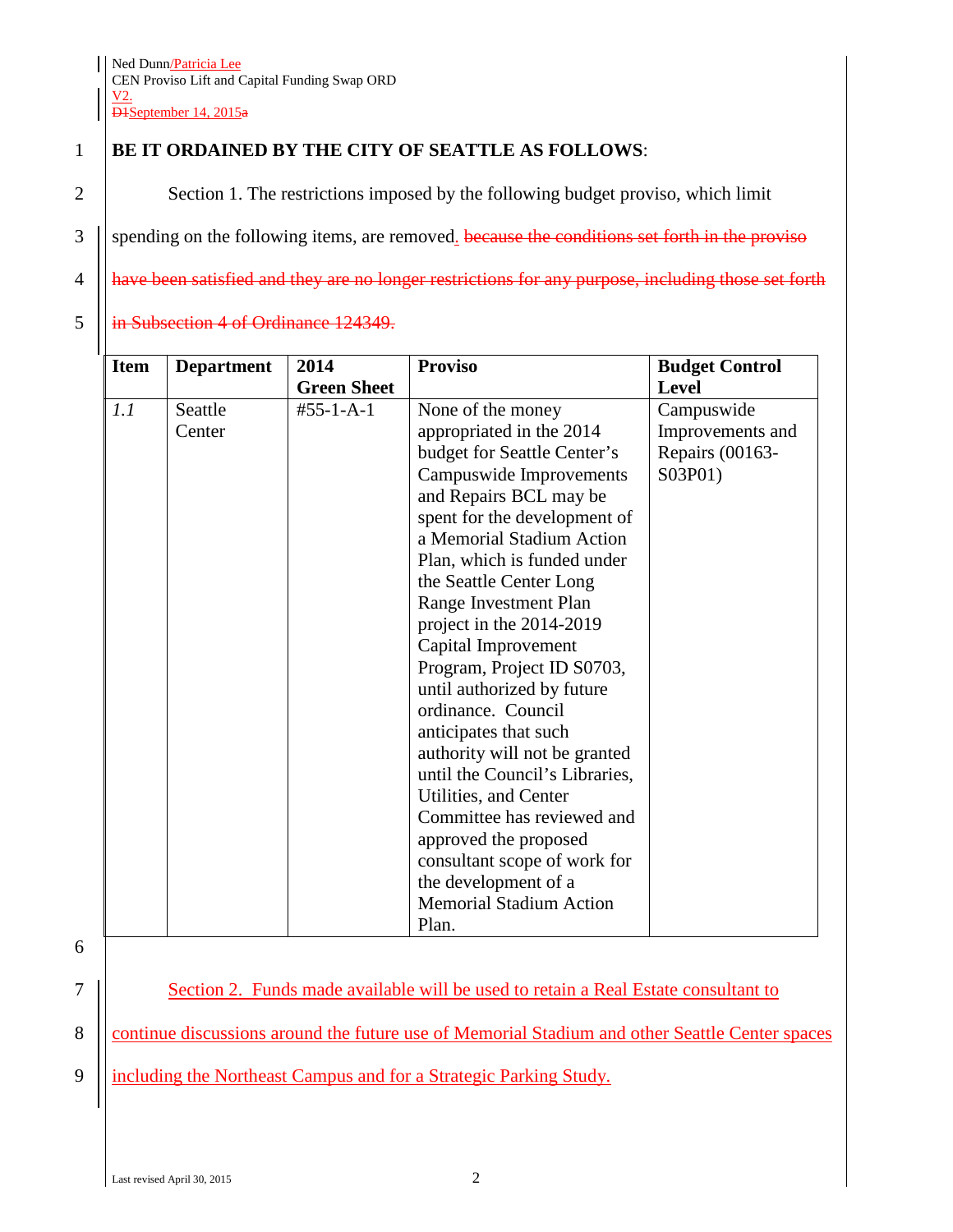Ned Dunn/Patricia Lee

## CEN Proviso Lift and Capital Funding Swap ORD V2.

D<sub>1</sub>September 14, 2015<sup>a</sup>

|                | Section 3. Council requests the Executive report back to the Council's Parks, Seattle             |
|----------------|---------------------------------------------------------------------------------------------------|
| $\overline{2}$ | Center, Libraries and Gender Pay Equity committee, or the successor Council committee with        |
| 3              | oversight of the Seattle Center, on the results of the Strategic Parking Study. The Executive is  |
| 4              | also requested at that time to advise Council on how the information and recommendations in the   |
| 5              | Strategic Parking Study may inform, enhance, and support the development of alternative           |
| 6              | transportation options including commuter connections to the Seattle Center by Sound Transit 3.   |
|                | King County Metro Transit, the Monorail and other modes of transportation.                        |
| 8              | Section $\frac{42}{3}$ . Appropriations in the 2015 Adopted Budget and project allocations in the |

9 2015-2020 Adopted Capital Improvement Program for the Seattle Center Department are

10 | modified as follows:

| <b>Item</b> | <b>Fund</b>                                                                    | <b>Budget</b><br><b>Control</b><br><b>Level</b>                    | <b>BCL</b><br>Appropriation<br><b>Change</b> | <b>CIP Project</b><br><b>Name</b>                                                                                    | 2015 Project<br><b>Allocation</b> *<br>(in \$000's) |
|-------------|--------------------------------------------------------------------------------|--------------------------------------------------------------------|----------------------------------------------|----------------------------------------------------------------------------------------------------------------------|-----------------------------------------------------|
| 2.1         | Cumulative<br>Reserve<br>Subfund $-$<br><b>REET I</b><br>Subaccount<br>(00163) | Campuswide<br>Improvements<br>and Repairs<br>$(00163 -$<br>S03P01) | \$0                                          | Seattle<br>Center Long<br>Range<br>Investment<br>Plan (S0703)<br><b>Fun Forest</b><br>Site<br>Restoration<br>(S0901) | $((\$270))$<br>\$176<br>$((\$0))$<br>\$94           |
| 2.2         | KeyArena<br>Settlement<br>Proceeds<br>Fund                                     | Campuswide<br>Improvements<br>and Repairs<br>$(00138 -$            | \$0                                          | Fun Forest<br>Site<br>Restoration<br>(S0901)                                                                         | ((94))<br>\$0                                       |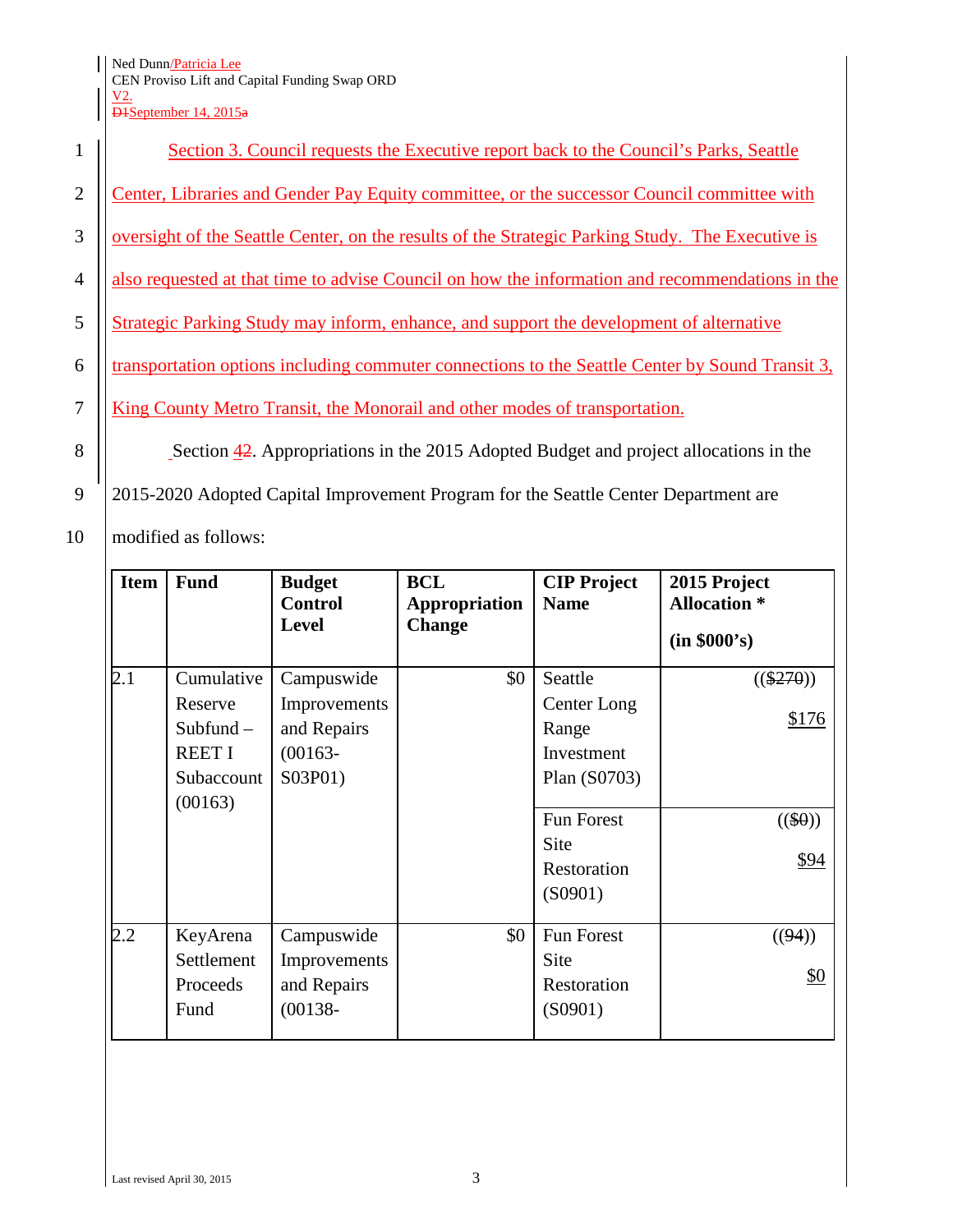Ned Dunn/Patricia Lee

CEN Proviso Lift and Capital Funding Swap ORD V2.

D1September 14, 2015a

| <b>Item</b> | <b>Fund</b> | <b>Budget</b><br><b>Control</b><br><b>Level</b> | BCL<br><b>Appropriation</b><br><b>Change</b> | <b>CIP Project</b><br><b>Name</b>                             | 2015 Project<br><b>Allocation</b> *<br>(in \$000's) |
|-------------|-------------|-------------------------------------------------|----------------------------------------------|---------------------------------------------------------------|-----------------------------------------------------|
|             | (00138)     | S03P01)                                         |                                              | Seattle<br>Center Long<br>Range<br>Investment<br>Plan (S0703) | $((\$0))$<br>\$94                                   |
| Net Change  |             |                                                 | \$0                                          |                                                               | \$0                                                 |

<sup>1</sup><br><sup>2</sup>Includes carryforward from 2014 as approved by Subsection 1.d of the 2015 Adopted

## 2 Budget Ordinance 124648.

 $3$  | Section  $\frac{53}{3}$ . Appropriations in the 2015 Adopted Budget and project allocations in the

4 2015-2020 Adopted Capital Improvement Program for the Seattle Center Department are

5 modified as follows:

| <b>Item</b> | <b>Fund</b>                                                                    | <b>Budget</b><br><b>Control</b><br><b>Level</b>                    | <b>BCL</b><br><b>Appropriation</b><br><b>Change</b> | <b>CIP Project</b><br><b>Name</b>                             | 2015 Project<br><b>Allocation</b> *<br>(in \$000's) |
|-------------|--------------------------------------------------------------------------------|--------------------------------------------------------------------|-----------------------------------------------------|---------------------------------------------------------------|-----------------------------------------------------|
| 3.1         | Cumulative<br>Reserve<br>$Subfund -$<br><b>REET I</b><br>Subaccount<br>(00163) | Campuswide<br>Improvements<br>and Repairs<br>$(00163 -$<br>S03P01) | (\$176,217)                                         | Seattle<br>Center Long<br>Range<br>Investment<br>Plan (S0703) | ((176))<br><u>\$0</u>                               |
|             |                                                                                | KeyArena<br>$(00163 -$<br>S03P04)                                  | \$176,217                                           | KeyArena<br>Improvements<br>and Repairs<br>(S9901)            | $((\$663)$<br>\$839                                 |
| 3.2         | KeyArena<br>Settlement<br>Proceeds<br>Fund                                     | KeyArena<br>$(00163 -$<br>S03P04)                                  | \$176,217                                           | KeyArena<br>Improvements<br>and Repairs<br>(S9901)            | $((\$213)$<br>\$37                                  |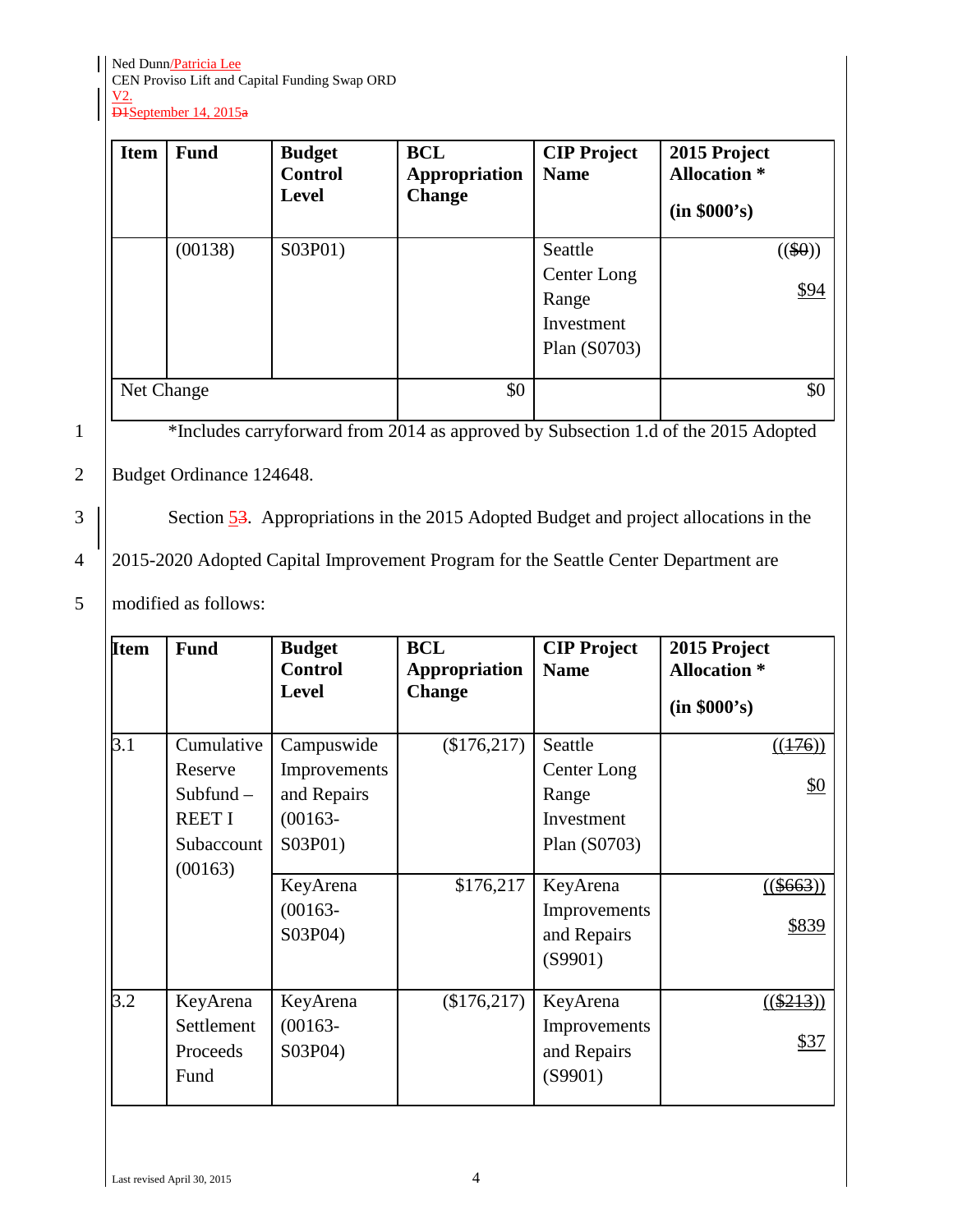Ned Dunn/Patricia Lee

CEN Proviso Lift and Capital Funding Swap ORD V2.

D<sub>1</sub>September 14, 2015<sup>a</sup>

| (00138)    | Campuswide<br>Improvements<br>and Repairs<br>$(00163 -$<br>S03P01) | $$176,217$ Seattle | Center Long<br>Range<br>Investment<br>Plan (S0703) | $($ (\$94)<br>\$270 |
|------------|--------------------------------------------------------------------|--------------------|----------------------------------------------------|---------------------|
| Net Change |                                                                    | \$0                |                                                    | \$0                 |

<sup>1</sup> \*Includes carryforward from 2014 as approved by Subsection 1.d of the 2015 Adopted

2 | Budget Ordinance 124648.